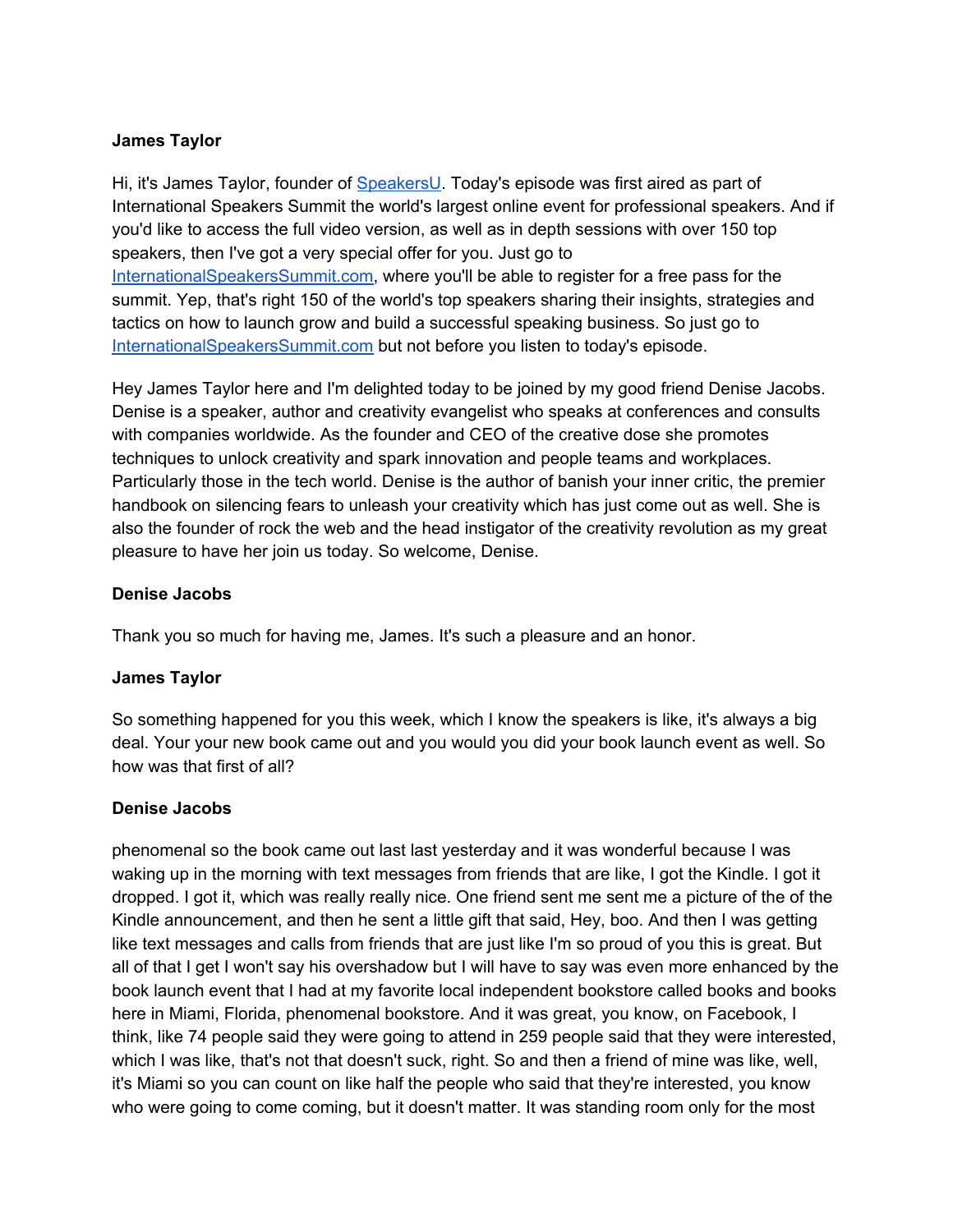part. All the chairs were filled. They didn't have enough chairs. Everybody We started on time, which is also uncharacteristic for Miami. Everybody was there by seven. And I had a panel. So it wasn't just me doing a standard reading. I had a panel of four friends of mine who were also like do amazing work in the community here. One friend is an author and a professor of creative writing at the University of Miami. And she does a lot of work activism with the Filipino community worldwide. And also with writers of color like mentoring and teaching writers of color for a program a fellowship program over the summer. Another friend started it was a co founder of a company that gives news and events and everything for local communities. There's one in Miami and they just launched one in Seattle, and then they're launching them all over the country. But she also does like entrepreneurship training and mentoring and stuff for the LGBTQ Another one started a startup here that has become incredibly successful doing face recognition. And then he also mentors, other entrepreneurs, young entrepreneurs pitching printers of color. And then finally, the last guy is a professional musician. He started an organization that helps keep at risk youth off of the street by teaching them music and giving them the ability to learn music and to become musicians and to perform phenomenal people. Right and but there are these phenomenal people who all deal with the inner critic, and I'll deal with self doubt. So we had this fantastic conversation based on the structure of the book about the ways that they experienced self judgment, high self criticism, compare themselves to others, denied you know, their creativity, and then how they've overcome all of that to contribute to the world meaningfully with their talents and gifts. It was insane. It was so good.

## **James Taylor**

I didn't know that that whole process was speaking to you as you were going through a writing a book, very solitary process. And I know you're really excited now to kind of get on the road be keynoting about it, be speaking about it do book events about it as well. So before we kind of go into some of the things around the book and how it specifically how it relates to to authors, take us back. How did you get into the world of speaking? How did you start your career as a keynoter?

## **Denise Jacobs**

So, I have a bit of a story, but the short version of it is, is that a long time ago, in a galaxy far, far away, I started making soap, herbal handmade soaps and people started asking me what's in the soap. And I said, it's super easy. I can teach you how to make it come over to my house. I'll show you how to make it. So I did that a couple times had like five, four or five, six people each time and I thought to myself, if I had like 20 people, that would be like, outstanding, and at the time, it wasn't making much money. So I was like, I could make like \$800 in a day. When that becomes Back in the late 90s, and so I started teaching the soap making class. And so there were a couple of things that happened. The first one was that I had this very strong sense that it was going to be very popular. But the place that was going to be putting the class on said, you know, it's better instead of having like two sessions of the class, it's better to have one than have it be mostly filled then have two that are half filled or not much filled at all. And I was like, thinking to myself, but you don't understand this is gonna, like totally take off and I was like,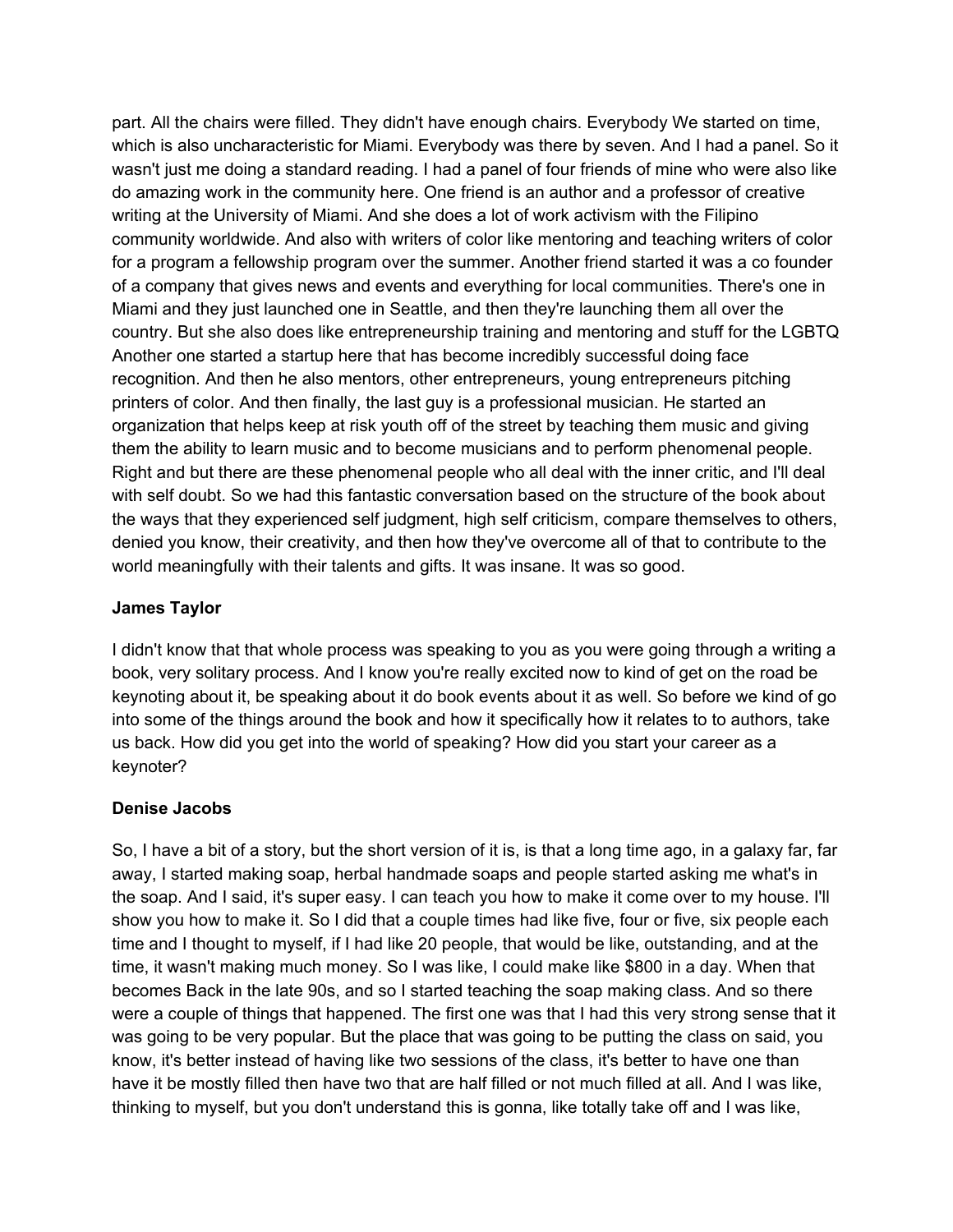Okay, okay, we can do that. So, three weeks after their fire had gone out into the mail, and it's like, you know, distribution of like, 30,000 units all over Seattle, where I used to live and everything. The director calls me up and she's like, hey, Denise, it's Tiffany. I was like, what's up tip? She says, your class is full headspace for 22 people who said it's full. And there's a waiting list of 16 people. Did you want to open up another session? And I was like, Yes. So when I did the class, I hadn't slept the whole night. I had worked so hard on the handout, I got to the venue probably 15 minutes before the class started, I was exhausted. I pulled boxes up three flights of stairs. I mean, it should have been an awful experience. It was one of the best experiences of my entire life up to that point. I was walking on air afterwards, I had an audience I had people who wanted to learn I, I talked for three hours, I led you know, the exercises and everything. And I got to crack jokes and I got to be informative, and I got to share you. It was just it was such a wonderful experience. And after that, I was I was hooked. I kept wanting to do the workshop and then, you know, I was also working in the web industry. And it finally occurred to me after being in a meeting where my man was a project manager, which is the worst thing for me to do ever in the history of ever on the planet. My manager had, like, totally dressed me down in front of like everybody on the team and the team meeting and I was in the room crying, just despondent and everything and I kind of picked myself up, it's okay. I have a, I have a soap making class tomorrow, it's all going to be okay. And that soap making class it was as normal. Amazing, right? Fantastic. But then at the end, you know, I just had the experience the day before of being completely and utterly criticized for my work, even though I was working my butt off, right. Then this day, this class, it's like, it's enjoyable. Everybody's enjoying it like everybody's having a good time. I'm having a good time. I love doing it. So in the class, everybody got to make a box. So, like they actually got to make it by hand, scented by hand and everything poured into a mold and then they take that home. So this woman has the boxes. So she has a handout, and she has her check, because I haven't pay at the end of the thing and she's standing there with everything in her hand and she comes up to me. As she's leaving. She was like, Oh my god, that was so much fun. That was such a great class. You are such a great teacher here and she gives me the check and she kind of flounces off. And I watched her go by and something in my brain said, this is how it's supposed to feel. This is what it's supposed to be like, you're supposed to be happy. You're supposed to enjoy it. And people are supposed to renumeration you for your skill and your talents and your gifts. And from that moment on, I thought maybe I should teach. I started teaching web design and web development classes at Seattle Central Community College. I did that for five years. Then after that, I went to my first conference. And I went to my first conference, after having taught the classes and loving teaching the classes, best job I ever had as a job job, right, like if somebody else paying me, I went to this conference and my mind was blown because the woman who I saw I went to the conference to see this woman I had been teaching from her books. I admired her tremendously. Her name's Molly coach leg, actually, she's like the fairy godmother of the web industry. Or she was because now she's decided to stop doing web stuff. But at the time, she was like, a huge name in the web industry. I went to the conference to see Molly speak. And I sat in the front like the geek that I am, and I was watching her and as I was watching her, basically I saw myself on the stage, she and I were so similar. We had similar content. We had similar deliveries. We made the same kind of jokes. And instead of me looking at her and thinking, that's something I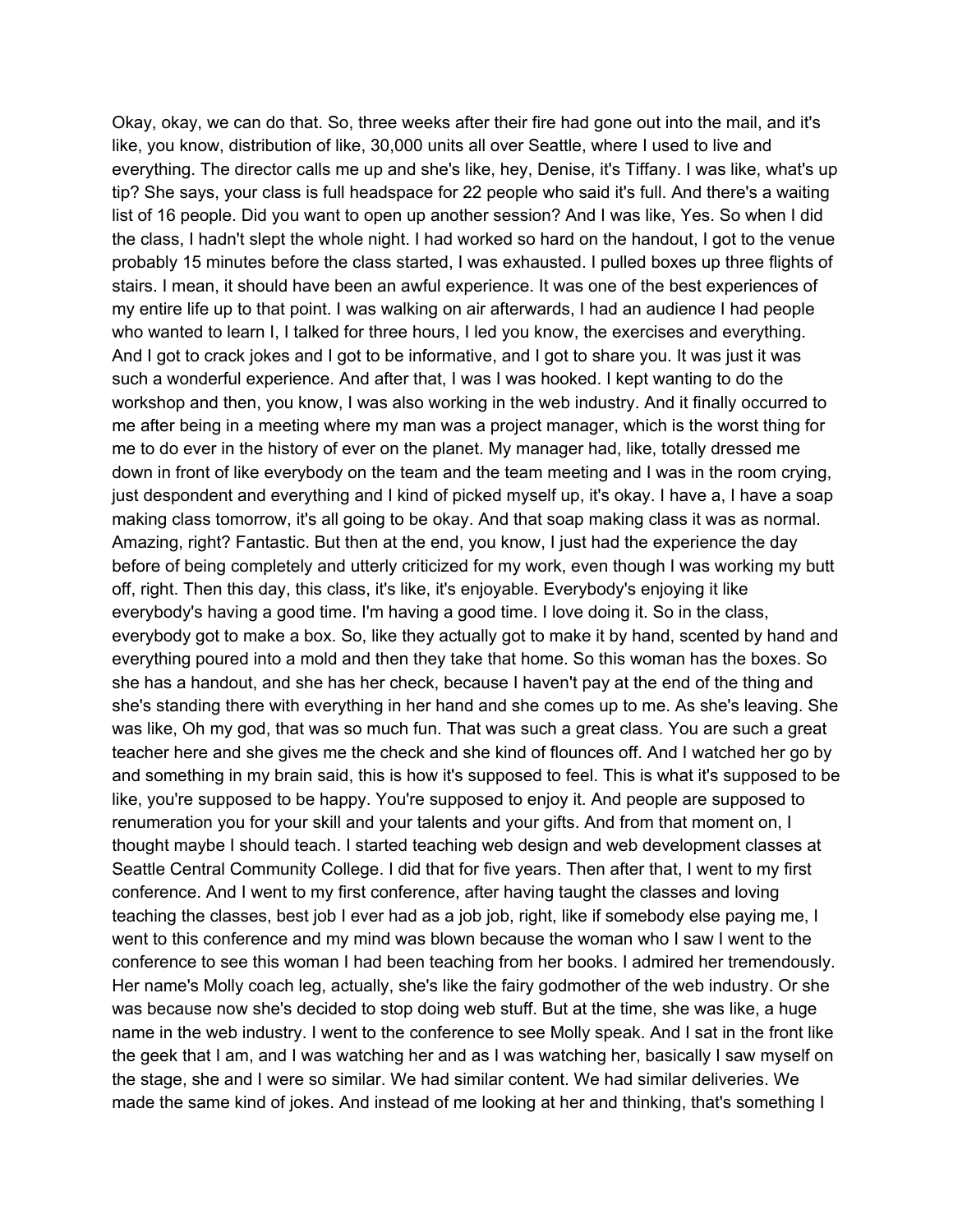could never do, I was like, that is totally accessible for me. Like the only difference between me and her is that she gets to go to all of these conferences all the time and stay in fancy hotels and get flown places, and I'm in a classroom. That's the only difference. I want to do that. And that's, that laid the whole foundation for me deciding to become a speaker.

## **James Taylor**

So you you speak about what you speak about now well, if he will know you for is this idea of the inner critic and how dealing with the inner critic. So I'm, I'm wondering, you know, a lot of people go to those conferences and sit there and they see that person up on stage and they think, yeah, I could, you know, I want to do that. I love that and they can see the impact is having on others. It's how people are learning. They're being impacted on it. Then is a big jump from that point to the point of actually doing the work then to kind of even making that mental decision that I am going to do the work to do that and be that person on stage and, and and change the world in that way. So did you have any? Any doubts at that point? Or were you like, okay, now I'm just gonna do this?

## **Denise Jacobs**

No. So I knew inside, I knew that that's what I wanted to do. I had absolutely no idea how I was going to do it, which was the big point of departure. Right? Like, I was like, what how do you? What do you do? How do you become a speaker? What I mean, like, what's the mechanism? And so, you know, I had started like telling people I wanted to speak, but it still wasn't really quite going anywhere. Like I still didn't know how to kind of crack the speaking code. And then I was at South by Southwest in 2009. And I was sharing a hotel room with a friend. And I was lamenting to her about how I really wanted to speak. And I was like, What do I have to do to become a speaker? Like I don't, is like, do you have to sell your soul to the devil like firstborn blood? What is it like, I, I just want to be a speaker. And she says to her, she says to me in her infinite amount of wisdom, well, the other people I know who have done it have written a book. And I was like, Girl, I was like, the only book that I feel qualified to write is a book on HTML. And Lord knows that the world doesn't need another book on HTML. There's plenty of them. Like how many more ways can you can't slice this up any other way? She's like, all I'm saying is, this is my observation. This is what I've seen. Take it or leave it and I was like, Okay. Long story short, couple of days later, I'm at a party and run into a friend who's there with his editor. She works for a technical publishing house. She says, We're Always looking for authors. And I had this idea about a book on troubleshooting CSS, I'm looking for somebody to write it. And I'm like, I could write it me right here. I used to teach that stuff for five years at a community college. And so let's talk. We talked, like, submitted a proposal, she pitched it, I got a book deal. And so I wrote the book. And when the book came out, all of a sudden, this, this thing that had been in my head as a barrier was gone. This thing of like, how do I establish myself as an expert? How do I get people to actually be interested in like, having me come and talk about something like all of a sudden, I that was not all of a sudden after nine months of writing, that was gone. And so then I started, like, I, I had this kind of self confidence and self assuredness that I hadn't had before I had this expert status. from having written a book behind me. And so I just started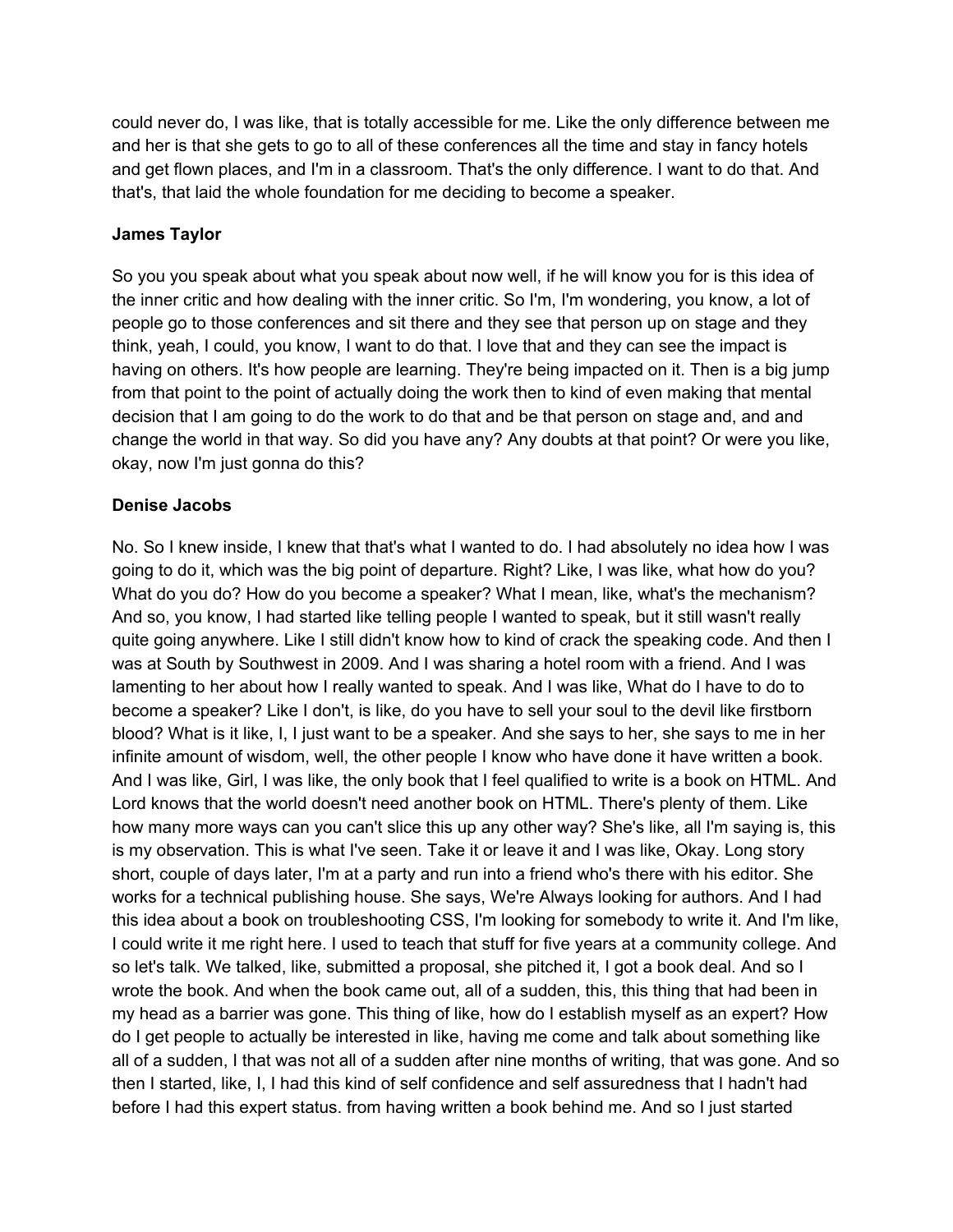reaching out to people, I started reaching out to conferences, the frary first conference that I reached out to, to see if they would have me as a speaker. I saw that they had an announcement for this talk that I had just written my book on. And it said speaker to be determined. And I saw that and my stomach like, James, I'm telling you, my stomach flipped. You know, how your stomach flips when you Yeah, like almost butterflies or just kind of flips when you get excited about so my stomach went. And I was like, and so I actually talked to the conference organizer, the owner of a guy who ran the company that went to conferences like the year before, and they were like, We don't have enough female speakers. We don't have enough diversity, blah, blah, blah. And I was like, I want to speak at your conference. And he was like, what do you what are you talking about? And I was like, I'm, so I wrote him back. And then I also wrote the conference organizers said, Hey, I just wrote this book, it's about this thing that you've got on your website, I would love to do a talk on it. You know? Would you like me to come out and do that? And they were like, We would love that. And then it was like, from there on it was just on. Like after that like that just and that was a conference in London. You know, I'm based in Miami. I was like, what not only is it like my first bit by me after my book comes out my first speaking engagement, but internatia know what's

## **James Taylor**

so funny that you say you see that? It's like it was the first gig I ever got was International. It wasn't in my home country. And I speak to so many speakers, they say that the biggest places that the speaking are not their home territory, you're I keep forgetting that phrase. And that phrase we say you never recognize in your own place, you know where we're from, isn't it and sometimes they could be your own cities and your own country as well. So you started getting on on the road of going and speaking speaking at conferences, but I'm guessing there's a there's quite a big jump from going from the person who's going in Speaking maybe in those kind of those rooms talking about something like, like CSS or HTML, more kind of almost like training going into speaking. And then the person that's up on there that's getting paid to be a keynote speaker, you know, either opening or closing. So talks about, where did that journey go? How did you kind of go get up to the point of actually going and being the person there, you know, you know, opening or closing or kind of keynote on the mainstage?

## **Denise Jacobs**

Well, here's the thing. here's, here's what, at least this is the story that I tell myself and it's a good story, so I'm sticking with it. Um, so part of the story that I tell myself, I've been telling myself or what I've observed, is, when I first started speaking, even though I was talking about HTML, or CSS or whatever, usually CSS, I always told it within the context of a story or within the context of a theme, right? And then when I started going towards other like, you No other topics, but within still within kind of a technical realm, I still had this kind of tendency to do kind of have this like, kind of go through this journey and have like this home full note. When I started talking about creativity, that was even more pronounced that it was within the context of, you know, there was there was this contextualization, this kind of story, this kind of like, here's the problem. Here's the solution. Here's what we can do. Here's the new hope, as Nancy Duarte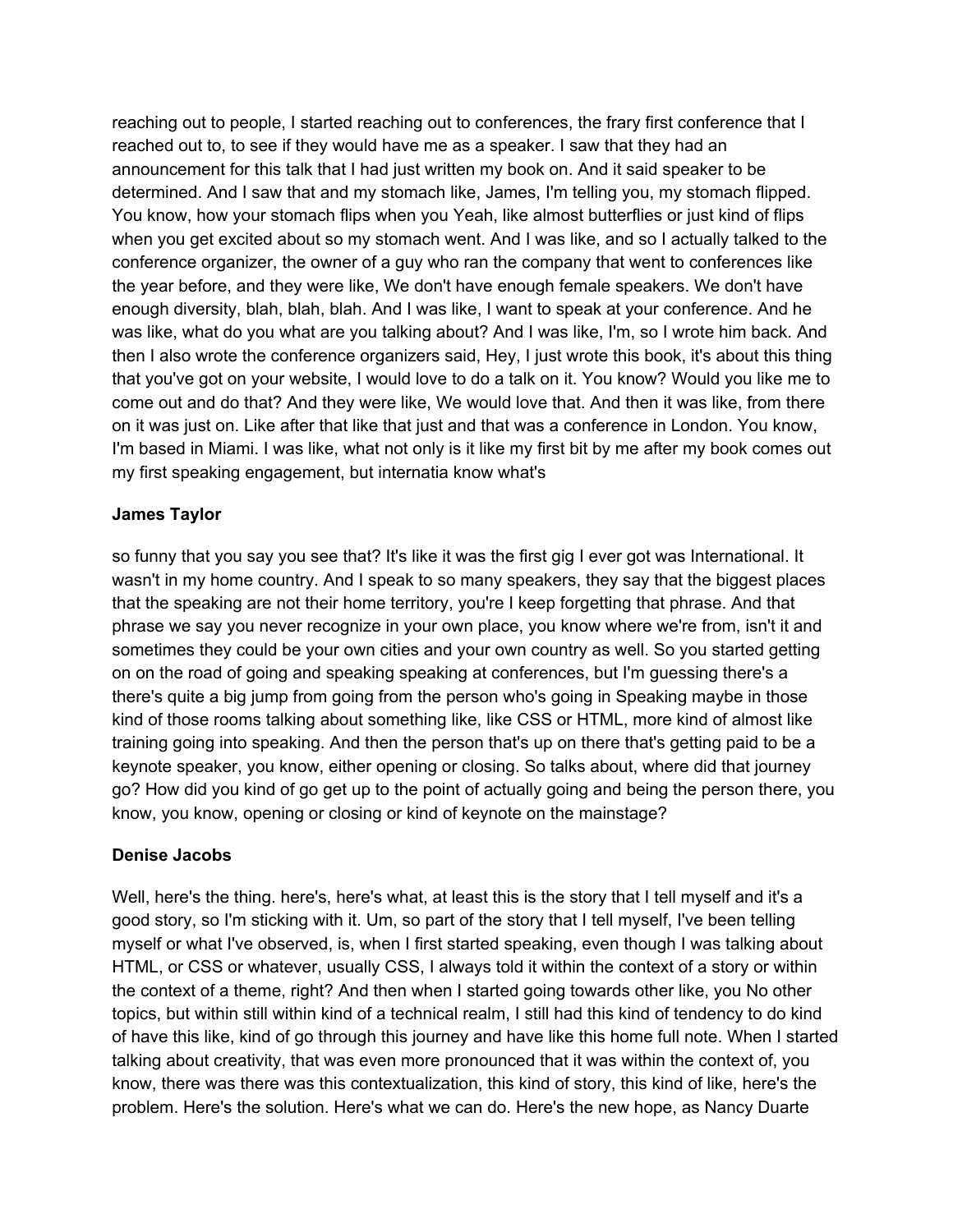talks about in her book resonate, right when she talks about, I don't know if you've read this No. So this book by Nancy Duarte is called resonate, and it's about how to resonate with audiences. And she has this structure that she's talked about with speaking called a sparkline. And the sparkline basically looks a lot like basically if you start off kind of at a baseline and then you go up and she calls this kind of like that. area called the new home. And she goes, she actually tracked the most popular talks, the most moving and influential talks of all times, it'd be to perone Martin Luther King, you know, Kennedy, etc. And he said they all have the same structure start off with, here's the problem. Here's the issue. Here's the new hope. Here's the problem. Here's the issue. Here's the new hope. Here's the problem. Here's the issue, here's my hope. And then at the end, you go up kind of a higher level. Here's like, the whole brand new way kind of paradigm shift, paradigm shift, and boom, the end. I didn't realize it but that I was actually structuring my talks like that

## **James Taylor**

even when you were talking about C CSS something which people think is a really like, quite, you know, very technical type of thing. You were still you you still had that kind of some you've got a story arc but you had that way,

## **Denise Jacobs**

a bit. But when I started talking about creativity, like I was saying, it became even more pronounced. And so at the end it like ends up with this whole like kind of new paradigm new worldview. If you make these changes, you can get to this new, better higher place. So, interestingly enough, I spent probably two years talking about creativity. Am I in the inner critic within that and, you know, your brain hacking the creative brain and things like that. When I started doing keynotes. I was basically doing the same talks. And I realized, and this is, again, this is the story that I told myself, but what I realized is, is that I had always been doing keynotes. I just had been doing keynotes in a keynote venue, right, that my speaking style and my way of presenting information and my way of storytelling and everything and what I'm trying to achieve with my talks, right with my teachings with the lessons, is basically a keynote. Right that there that there is this whole thing About Okay, here's the issue, here's what we can do, here's some information to support it. The story are and here's what we can do to make it better we can create a better New World, like a new paradigm. So that's it's been how I how I spoke.

# **James Taylor**

So going on to start speaking on those biggest stages as the keynote speaker, talk about your own inner critic. So you you that's your your subject, the book is around the inner critic as well. Did you was the inner critic there and what was it kind of going for you on? Is it was it going on copy your content? Was it good was it was it was attacking you?

## **Denise Jacobs**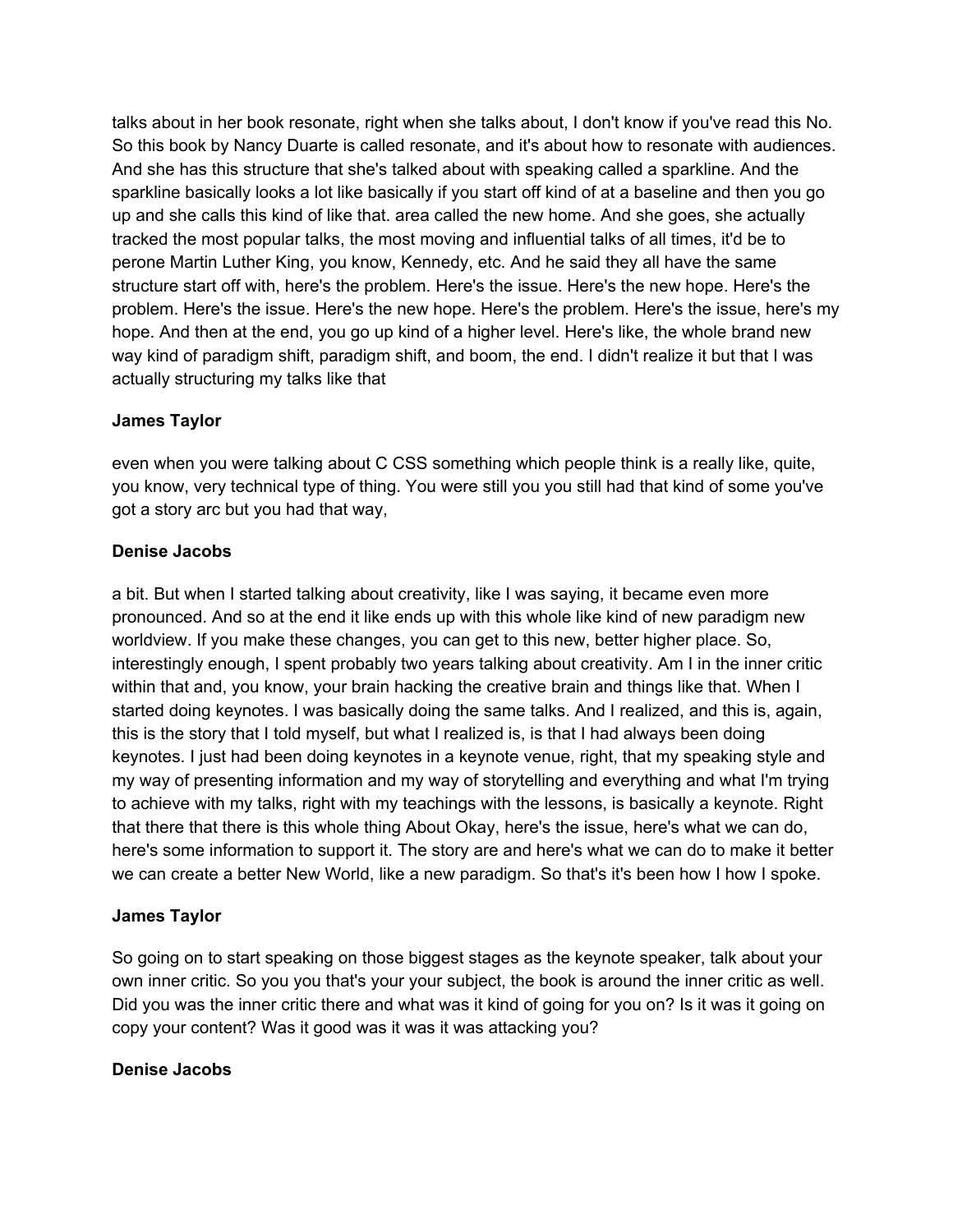So when I very first started, especially when I was doing the technical stuff, my inner critic was really strong about imposter syndrome. And part of it had to do not. Part of it was I don't want to say circumstantial, I think part of it. I don't know if I want to say cultural I'm not quite sure what word to use to Describe it, but part of it was, because in the tech industry, as you probably are well aware, the tech industry is predominantly male and predominantly white. And I am neither of those things, right. And so, you growing up being a woman and being an African American woman, I've always been keenly aware of people's biases, and having to work to undermine and change those biases, even though they may be subconscious. They're there. I've had so many people say, oh, Mike, you're so articulate, oh my God, you're so well spoken. It's a joke in the black community that when somebody says to you, you're articulate and well spoken, it is actually really a jab, because the saying what they what they're saying is, I wasn't expecting you to be smart. I wasn't expecting you to be capable. I wasn't expecting you expecting you to be you know, An expert or have expertise, right? It's, it's like I said, it's like it's a joke. It's in movies and everything. But it's like, that's where it comes from. And so, I'm going into a situation I'm going into an industry where I know people can deny it backwards and forwards. But I know that that bias exists. For some people, it's stronger than others, but I know it's there. So I came in the door feeling like I had to prove that I was not I was not those things. And I also had to prove beyond a shadow of a doubt that my work and that might the things that I was presenting were solid, that I it wasn't that I wasn't smart enough to figure it out. It wasn't that I wasn't I couldn't do the research and stuff like that. I was like, Oh, no, you I, I probably done more research than everybody else, because I don't want anybody to try to, like, contest like, you know, challenged me on it. Yeah. And so my inner critic worked, I was really hard I worked really hard at trying like double checking and triple checking and trying to kept keep up with the most up to date accurate information because I didn't, I was terrified of somebody trying to challenging me. And, and saying, you know, basically saying, oh, you're not good enough and see this is this is this is what black people are, this is what women do, you know, women aren't as good at Tech, or people of color aren't as good as tech. And you know, and I was like, Nope, I'm not going to be the poster child for that I'm going to be the poster child for excellence. So my inner critic you work really really hard on that it actually burned me out. So you

# **James Taylor**

can't you are constantly kind of like double you were you can double checking so often and all these things all the time and I don't know what that feels like. Less so from from the speaking side more. So when I create online courses, for example. I'm almost I'm almost thinking like I'll create them once like for myself. Because I thought if I don't like my course then no words are like very cool. So I create first myself. Then I created for my audience, my ad or reader, my angel person. And then I go back round again. And I read a check for my haters. figures, I know they're gonna be there so and as she was my wife is great at that she's very good at detail. She's my wife is a former lawyer is a lawyer and so she's she's the one that goes up. No, no. And I remember one of the first keynote she had asked me to do, she said, I've got you this booking. And I think you should do it. And she said, it's for some of the top judges and lawyers and advocates in Scotland where I'm from. So these are people that are paid very well. And a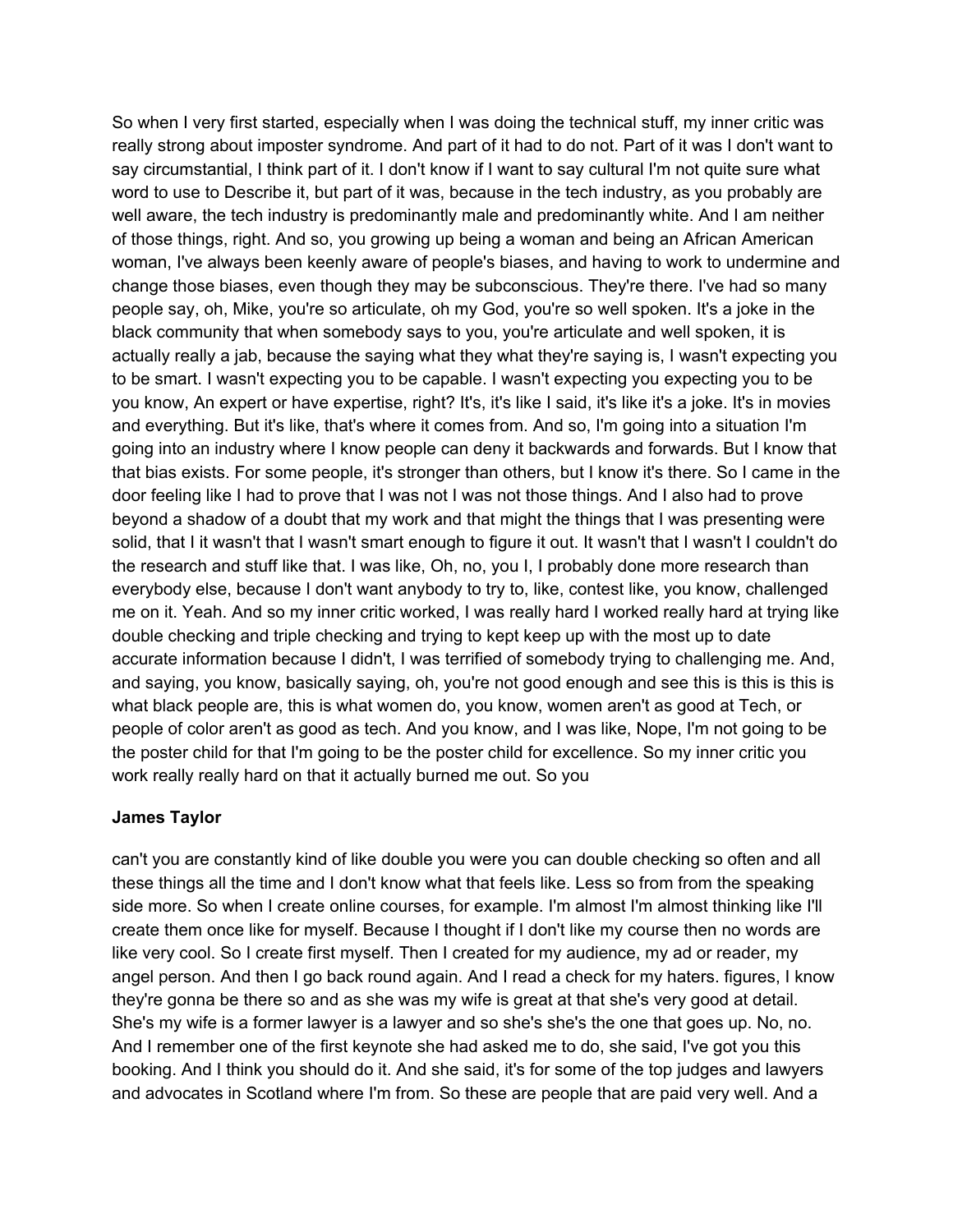very, very gifted speaking and very gifted at my breaking someone down. And, and yeah, so it's like, okay, and I come from I don't come from a particularly, I come from pretty kind of humble background and there wasn't much money. I found everything so, so that's kind of there's there's also a class thing that gets going on there as well. And so I'm constantly thinking I'm double checking and double J. And then she said to me, at one point, she said, You got to remember the, you know, the, the people in the room, they're going to have those biases against you, they're going to say, He's too young to be saying this, he's gonna be saying, you didn't get to rate school. So these are the biases that I'm getting. And I'm, you know, that's from my side. So you kind of thinking through those things as well. But then at some point, you just have to go, listen, I know my stuff.

#### **Denise Jacobs**

You know, and I'm here to like, in a lot of ways, it's like, I'm here to serve, you know, like, I'm here to teach, I'm here to share this information. Like, I have a joy and especially, you know, when I got to the point of not doing the technical stuff anymore, and doing the, you know, really talking about creativity and productivity and the inner critic, and you know how to, like, you know, tweak your brain so that it gets into a creative state more easily and stuff like that. It was like I have, first of all, one of the things I liked about that I was like, nobody can challenge this. I mean, you can challenge this but like, all the research is out there, this is evergreen information, this is not going to change with a new trend or some new technology, like this is the information that's going to be here like all the time. So there's less kind of like, you know, people like checking in like, Well, you know, if you bring in neuroscience, maybe but it's like, you know, less of a place of being challenged. But then I also really was in a place of like, this is my joy, like, it's my joy to share this with you like this. And I'm, I'm like a kid in a candy store with this, like, I'm so excited. And I just can't wait to share with you all the things that I found because I think this is really going to help you you know, and getting to that place so so there was there's definitely there was definitely that element to it. But like I said at the beginning the inner critic imposter syndrome was really was really strong, comparing myself to Other people was really strong, feeling like I wasn't good enough I have for the longest time. So we're talking about humble beginnings and not a lot of money. I made like a major. It was a major learning, like, major learning event for me. But for the first two years, I didn't charge for my speaking. As a matter of fact, for the first three years, I didn't charge for my speaking because I had this unreasonable belief that I never challenged or checked with anybody that getting paid was kind of based on this merit system. That getting paid was based on if people thought you were good enough, then they would start to offer you money. I know it's silly, right? Because I didn't have anybody like mentoring me or anything to be like, Girl, you know, you need to ask to get paid, like quit playing like, you do something. And I actually did finally have a friend who was like, wait a minute, wait a minute. timeout, you're doing all of these speaking engagements and you're not getting paid. And I was like, No, cuz I thought and she was like, no, that's not how it works. You ask for money, they pay you, or they don't. But you always ask for money. So what

#### **James Taylor**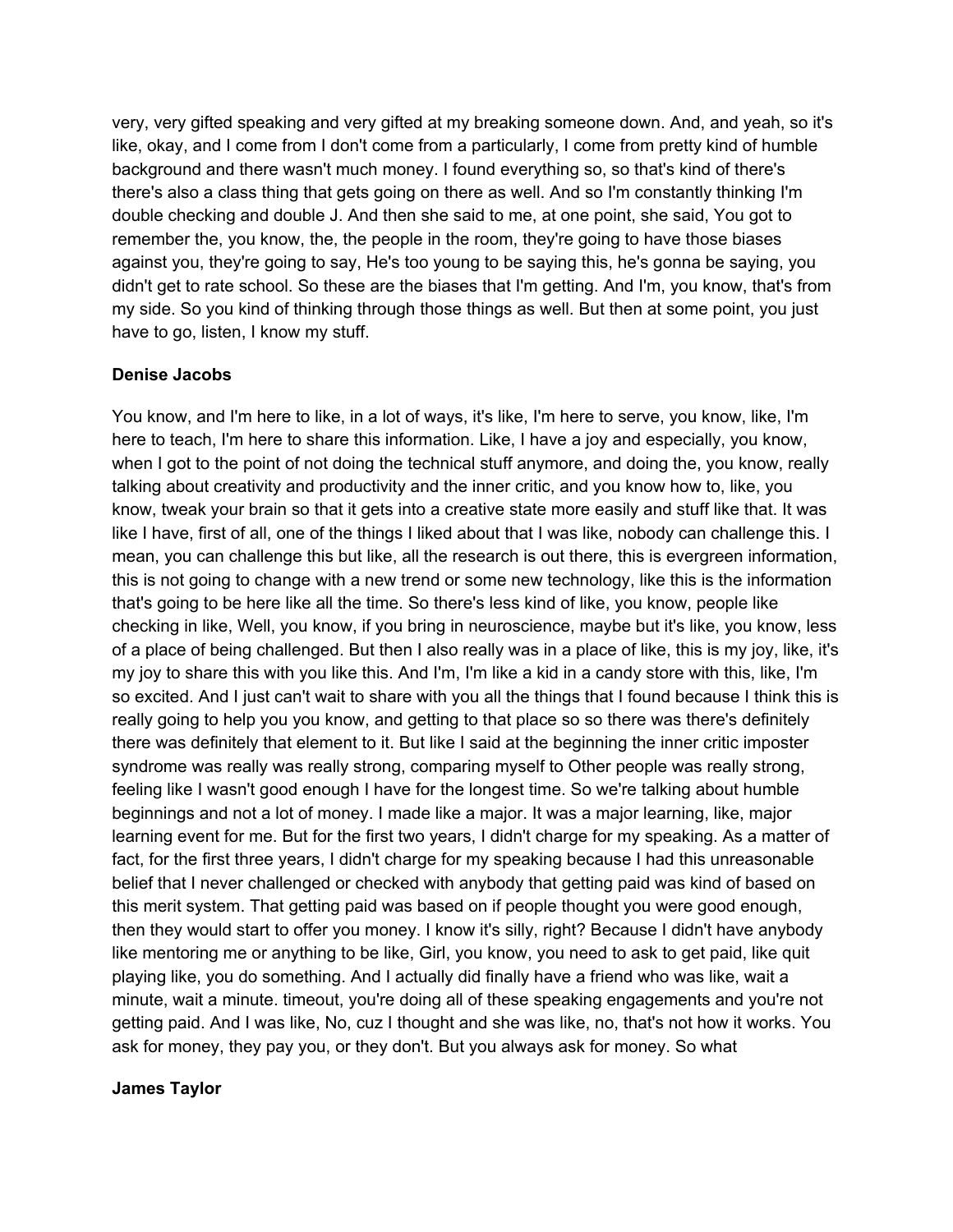do you have, you can send to go get over that guy, Kevin pasta syndrome that was kind of one of the first kind of humps you had to kind of get over. And then you were kind of getting over the thing of not knowing enough and then starting to can, you know, maybe compare yourself to others are kind of getting over there. And then you're going another humps, like, I can charge for this and she's really starting to charge properly. You know, what, what you were you were worth as well, I'm right, I'm wondering, you know, what was what was the kind of language in your head? What were you able to say to yourself in those moments? You know, so you're you had some new mentors as well, but what was going on in your head? The things that you able to kind of say to yourself to say no, I am worth this and and and really, you take that next step up your speaking career.

## **Denise Jacobs**

Well, part of it was you The numbers were kind of in my favor, in a lot of respects. So I, I kind of obsessively keep track of every single speaking engagement I've had, and I have it on my, on my speaking calendar, I have like, back from 2008 all the way to the present, right. And so unlike in 2008, there was one event and in 2009, there were two events. And in 2010, there were 15 events in 2011. There were 18 events, you know, and it's like, every year it gets more so by the time I got to 2015, and I was like, wow, you know, in 2010 I did, what 10 1215 events or something like that. And then in 2012, I did 20 Obviously, I'm doing something like, you know, like I'm doing something right. People are coming to me and asking me to come and speak. Obviously I have value and obviously then that means that I can I can ask for money. Now the funny thing is, is that my first amount of money was very low. And I found that out by my very first keynote talk, or actually, technically, it was the second. I had been booked for a talk in August. But then organization came to me, like at the end of May, and said, We want you to come and speak in July. And I was like, okay, so I had had this number in my head, and I, you know, tried it out with a few people, and they were like, Oh, we can't afford that. And I was just like, Okay, so this obviously is a number that's, quote, high unquote. So when I spoke to this thing, and they were like, we're so excited. We want you to PT No, we can't wait. We've got this other person for the opening. We want you to be closing, blah, blah, blah. And I was like, Okay, great. And they were like, Okay, so let's talk compensation. And then they're like, we can give you a pass and we can we'll do the hotel and just and I'm thinking to myself, Oh my God, oh, Okay, here we go. They don't have much budget that's like the way they're talking. And so then she was like, so I was like, so then I tried to play it cool. Well, for something like this, what I typically charge is this amount. And I'm telling you, James, it was like I said the number and then it was like, beat. Beat. Beat. Okay, well, great. So, listen to the stuff and we'll do this and we're so excited about and as soon as she responded, I was like, daggone it to level there. Yeah. They were like, quoting the breads, like, it's gonna be like, \$20,000 Oh, my God, it's gonna be so expensive. And then I come down with this, like, cute little number. And they were, they were like, probably like, Oh, my God, Christmas came early this year. Right.

## **James Taylor**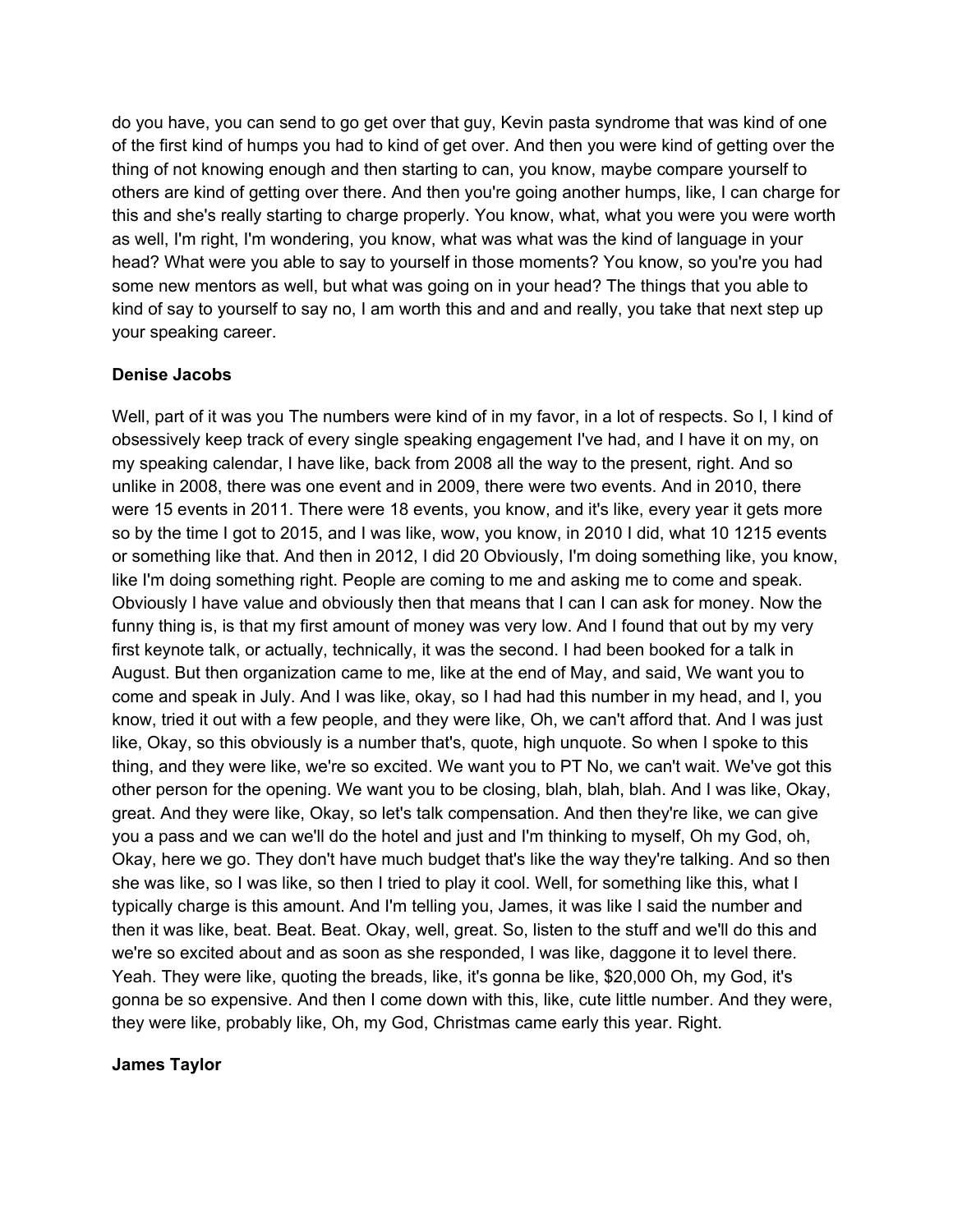But it's so hard. I mean, it's especially when you get so you're going up, you're going up in different steps. I mean, there's, so we hear these different steps. You know, there's the 1500 and then there's the two 500 to 5000 7000 510,000 and 15,000 and 20,000 and 30,000 in your goes up from there. So you hear all these numbers all the time. But no one really tells you like what that like the the differences between and actually this we had one of our other guests named James who was great was just talking about the difference often from the someone that earns the seven and a half to cert and earns the 15,000. And a lot of that is because they have some intellectual property. They're really bringing some contextual models that they're bringing. So like the Stephen Covey that you know, the seven habits and the quadrants and things like that. So they're adding something more than just the speaking is really hard to nose early. I'm the advice I yeah, the advice I got was I got this my first inquiries, and I reached out to to speak a friend and I said, I have no idea what's charged here and it was it was in Middle East. No idea what's charged. What do you what do you suggest? I said, easiest way, just say to them, what do you charge? Listen, I usually charge this, but just pay me whatever you paid last year's keynoter. Anyway, anyway, so I said that anyway, okay, and that's fine. And then the fee was it was a very good fee. And it's like, that's, that's fine. I'll I'll do it until you get a bit of a feel about, you know, where things are sitting.

## **Denise Jacobs**

Hmm. And I might try that. I'm just afraid that the last year's keener there was like, and like,

#### **James Taylor**

thankfully, I knew enough about last night's key. He knows that go is fine. I'm sure I think I'll be okay. Yeah.

#### **Denise Jacobs**

Yeah. Okay. So. So, after that, after that experience, I was lamenting to a friend of mine who was a very popular keynote and it has done a lot of work speaking and I was just like, Donna, this happened. And she was like, Okay, first of all, this is the amount that you should be charging for what you do. And I was like, that's a much better number and she was like, Okay, and then over the course of the hour, conversation that we had. She basically kind of subliminally coached me. And she kept like, we talked about something. And then she stopped. And she said, so if I were an event, an organization that wanted you have to have you come and keynote, what would you What would you charge? And I was like, that number you just said, and she was like, Okay, and then should we talk some more? And then she said, so I'm an organization, I'm having an internal event. I want you to come and like do a keynote and then maybe, like, do a training afterwards or something like that, you know, but so what's your day rate? And I was like, that number? And she was like, Okay, great. And then by the end of the conversation, she was like, so if I want you to do this, how much would it cost? And I was like,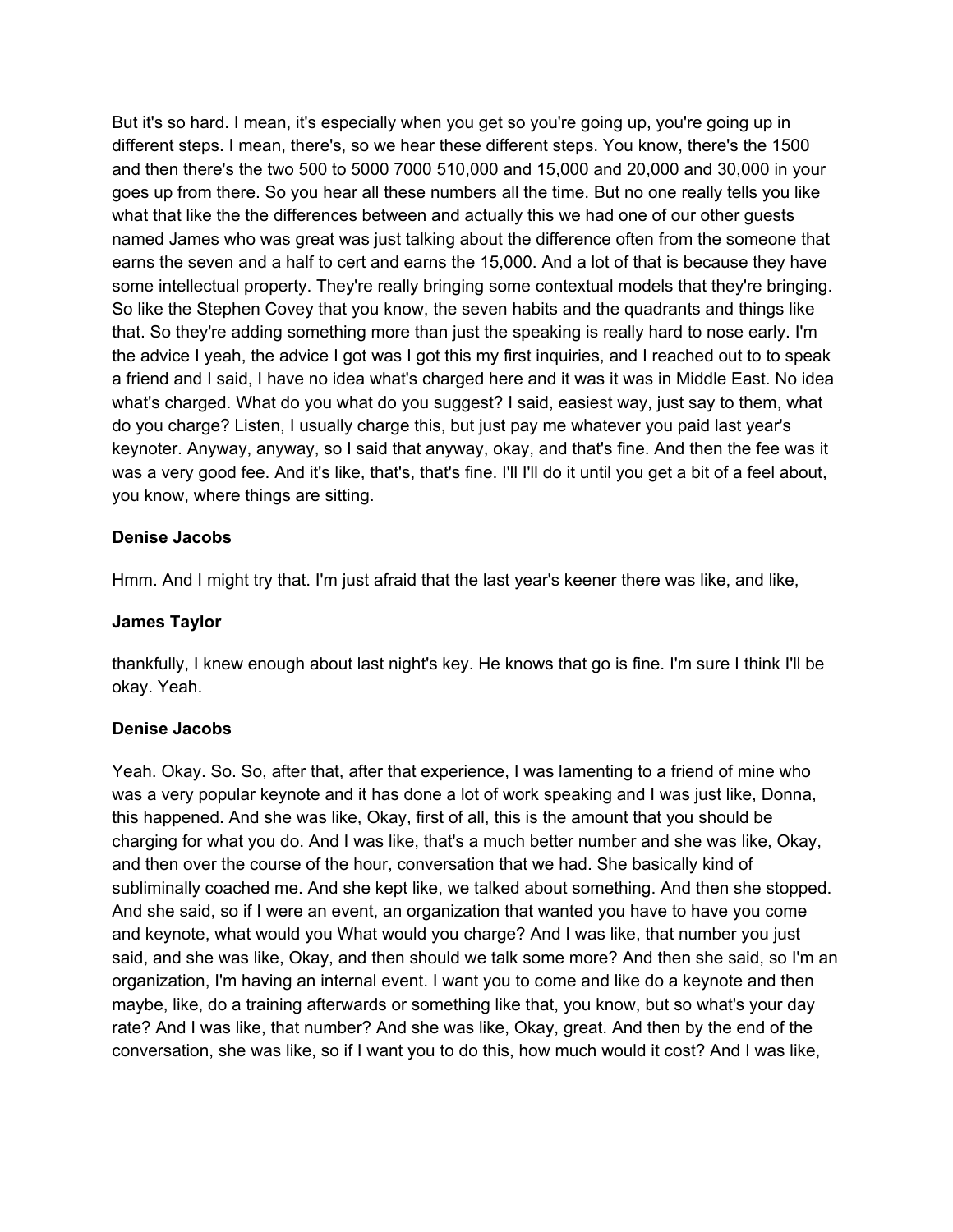## **James Taylor**

it was just a repetition. It's like it like any sales thing. It's it's being able to be confident in the build to stand behind the number. And but balter, have said it enough times that you don't do that, and it's theirs. And I think kind of want to quickly say something in order to fill up the space.

## **Denise Jacobs**

Right? It's like to say the number and then just be silent. Yeah, right. And I still I still have to practice that. So interestingly enough, the next place that I talked to, I said that number and they didn't blink. They're like, okay, ba ba, ba, ba, ba, ba. And I was like, Well, wait, that was too easy. Damn it. So it's been it's been interesting. And then every time I've kind of jumped up a number, interestingly enough, it's like, you know, I'll find like, I'll have like somebody who's like, Oh, great. That's exactly what we had budget for. And I'm like, Oh, okay. Okay. Okay. Okay, I'm not, I'm not fighting it. Yeah, you know, so, I've had good luck, but I you know, I think it's really good like you said to have, it's super important like, having my friend My having my friend Donna. Coach me through that was invaluable. Having somebody who knows better or knows more Or has a better idea of your value than you do is huge. So one thing that I, I warn people that I that I coach speaking with and stuff is that their information is only as good as their experience. Right? So there, there may be a point where they're doing that based on what they would charge. But as soon as you get to a point where you're on par with what they charge or beyond what they charge, then they're not going to be able to give you advice anymore, right? Like if you if you need to uplevel then you need to talk to people who are at a higher level than they can train you. Okay, great. You've got to this part, you know, this Echelon, you want to move up to the higher one. These are the things that you need, like your friend saying, okay, you know, the difference between 70 515,000 is intellectual property, the difference between 15,000 and 20,000 is so and so the difference between 20,020 5000 whatever and it It's always nice to like, be able to identify and connect with and talk to those people who can mentor you to help kind of pull you up to the next level if that's what you want to do.

## **James Taylor**

So, when you you kind of getting into the world of keynoting we always be sure about your, your voice and your style. I mean, sounds like you kind of knew that the keynoting not the start, but you can quickly figured out that actually, I am a keynote I am that's that's that's the best platform for me to do. But as you start to do that was Did you feel you had to do a lot in terms of your your style, the craft or the you know all the things or did it just feel great? It was just been natural. You just happy being up there on stage and it just kind of flowed?

## **Denise Jacobs**

For me. It was the ladder for sure. I felt like Like I said, I felt like I realized that when I had that first keynote. It was for that one was a little cute little keynote fee and stuff like that, but it was a fantastic experience. And it was the first time that I had, first of all keynoted. And it was actually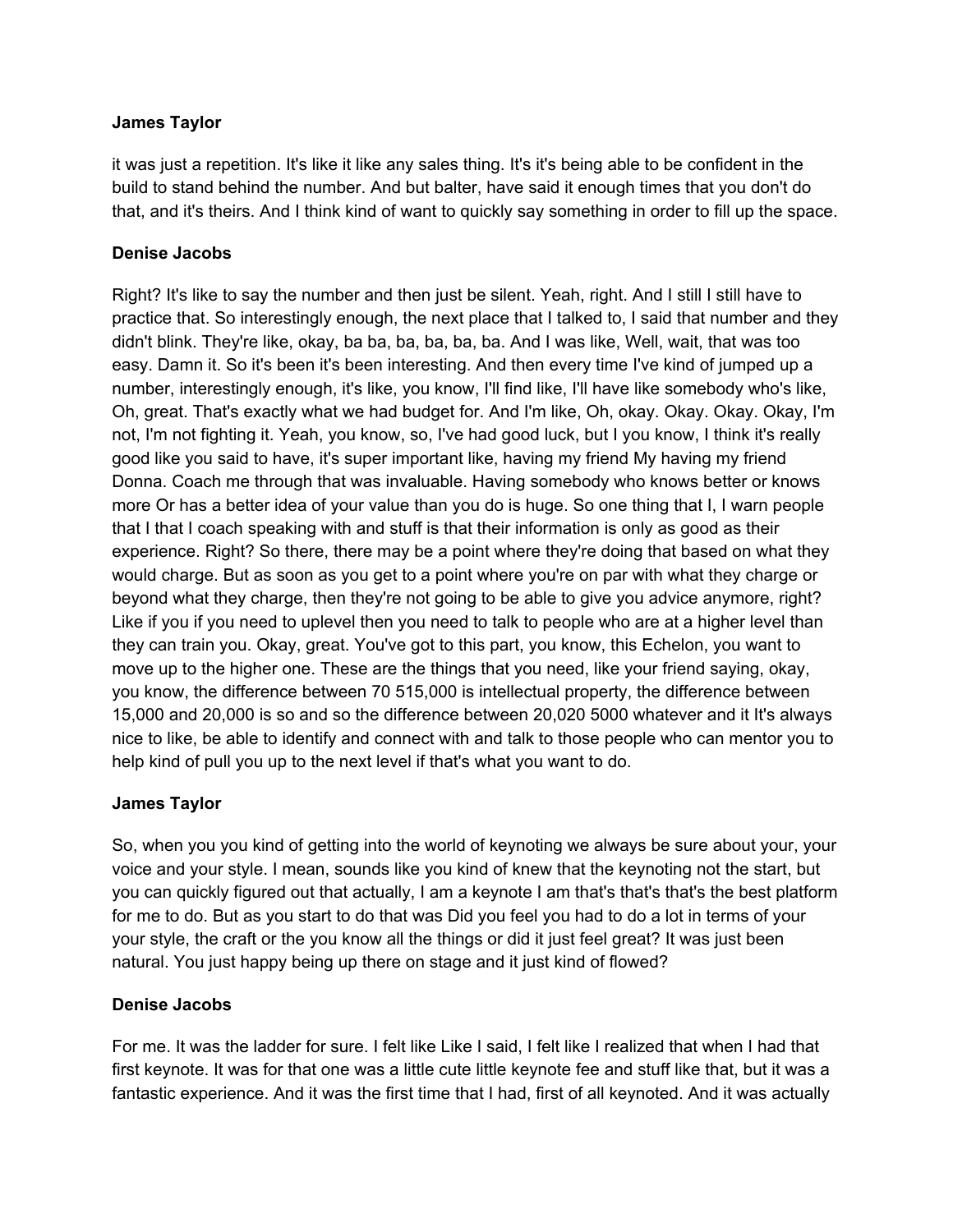the first time that I also had done a closing keynote. And I didn't realize at the time that what I was doing was, I won't say completely unusual. But I've heard from even speakers. I'm working with a speaker's bureau. And the woman that I worked with said, Yeah, like, not everybody does that even for closing keynote, that for closing keynote, I will go to the opening keynote, any other keynotes before me, I'll try to go to individual sessions and stuff like that. And I will take notes like a, like the geek that I am, I will take really copious notes. I'll take pictures of the slides and stuff like that. And then I will take that and I will incorporate that into my talk to connect with the points that are the similar points and stuff like that. So I've had people say a lot of times, like, not only was the talk itself good, but it also you know, or was it like really, like amazing but it also was like this kind of retrospective of the whole conference. And so it made me remember these different points of the conference that I had forgotten about and made me feel more connected to the event itself by the end.

# **James Taylor**

That's not I mean, that's that that's a huge I mean, that is not common. I mean, obviously you get those keynotes are very good at kind of the end of getting the energy up, especially when people you know, had a couple of days of something and those kind of folks but to be able to do what you do there, which is going to bring all these different strands together and help help just kind of slowly solidify them so when people are leaving that room, it just kind of it brings a little bit together these different different strands, that that's great. That's a great skill to have. And and that is definitely not that not every keynote, including keynotes does, but I think that's great that you're able to do that because that's that's a real talent to do that.

# **Denise Jacobs**

I love and I love doing it. Like for me it's it's um, you know, I study I have studied improv, I've done improv and for me, it is It's kind of like this active. No, really, first of all, it's like active listening. Like, I could go to a keynote, I could just sit there and hang out, but I'm really, really paying attention and really listening. And so it puts me into the conference, it puts me into the mind frame of a conference attendee. Right. And then it helps me deliver something that's really unique, and really valuable that other people don't do. And so I also feel like then I give the conference organizers something that they that is like, above and beyond what they even expected. And then, you know, hopefully then that will endear me to them, and you know, make them feel like wow, that was really something very special. Like I didn't even think it was going to be like that. And that was amazing.

## **James Taylor**

As you start to finish up here, what is in your speaker bag, what is in that bag that you carry with you to all of your speaking engagements that you never leave home without?

## **Denise Jacobs**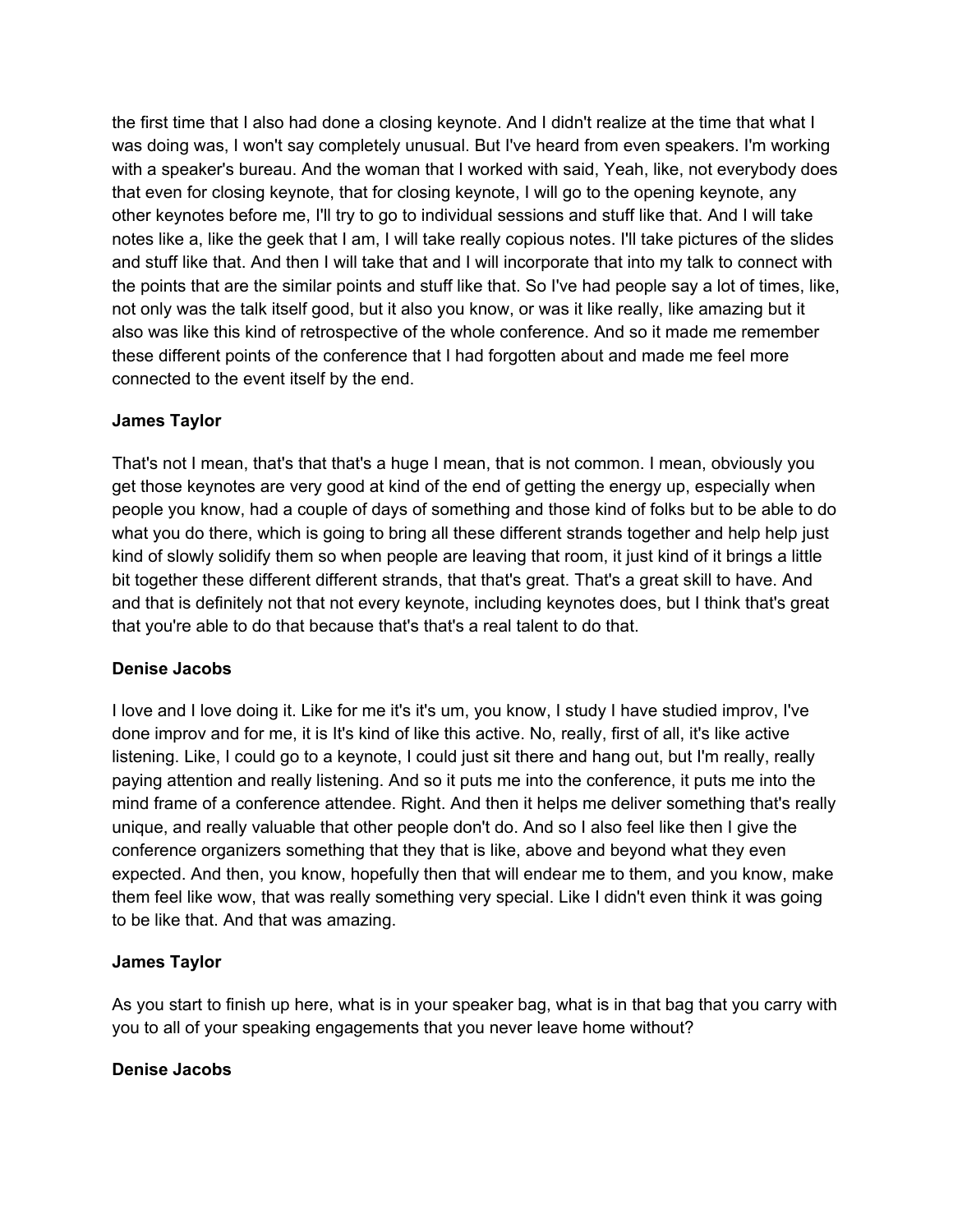Wow, well, one of the things that I learned very early on is to always have the adapters for I have a Mac. And to always have an adapter and to not only have the adapter but make sure you like a kid with tags and your clothes for camp. Make sure that you personalize the adapter. I always have my my name and my address my phone number and my email on there so that if I lose it, people can find me and get it back to me. But I did a talk at South by Southwest. This was before I did the adapter thing. I did a talk at South by Southwest and I didn't have an adapter and I had to ask the audience if somebody had an adapter they didn't have one was in a small room and ask the audience if they had an adapter so I could connect my computer to the screen to the to the projector and I was like okay, I'm never doing that again. So I have one for an HDMI connection and I also have one for VGA connection and the other thing that I always come with that I know never rely on the conference for is a presenter. Here I have my own clicker that I really like I like the way it fits in my hand. It's a Kensington presenter, it's the one that's kind of shaped like a like an eight like a figure eight. It fits in your hand really well it's got really nice ergonomics and and it also comes with if you get the like higher end one It comes with a USB like thing that you can actually store on. So if you need to put your presentation on a USB and give it to the, the organizer of the conference, you can do that. So I feel like just having those kind of those little bits of those little gadgets just makes things a little bit a bit easier. And I think it also makes you look like you really know what you're doing. You're like I do this all the time. I got all my own gadgetry. If you if you guys have stuff that you want to use, that's fine, but I've got my own things you don't have to worry about it.

# **James Taylor**

So do me a favor. Final question for you. Let's imagine you woke up tomorrow morning. And you had to start from scratch as a speaker. So you have all the skills or the knowledge or the information you have acquired over the years as a speaker as an expert in your field, but no one knows you, you know, no one. What would you How would you restart things?

# **Denise Jacobs**

One of the things so this actually goes back to my the inner critic thing, which I didn't talk about before, but I want to mention really fast. One of the things that one of the ways my inner critic kind of held me back and a lot of ways is that I didn't ask for help. When I needed it, that I, I was so busy trying to look like I knew what I was doing, that I stumbled through things in ignorance, when I could have asked for help or I could have asked for guidance or mentorship. So if I were starting over again, I would suck it up and not try to look like I was super smart. And I would ask as many people for help and I would ask as many people for guidance and you know for help for how to structure things, how to structure my business, how to do outreach, all of that stuff the things that I I you know like I said I got lucky I chance happened chanced upon and all that stuff I would ask for help

# **James Taylor**